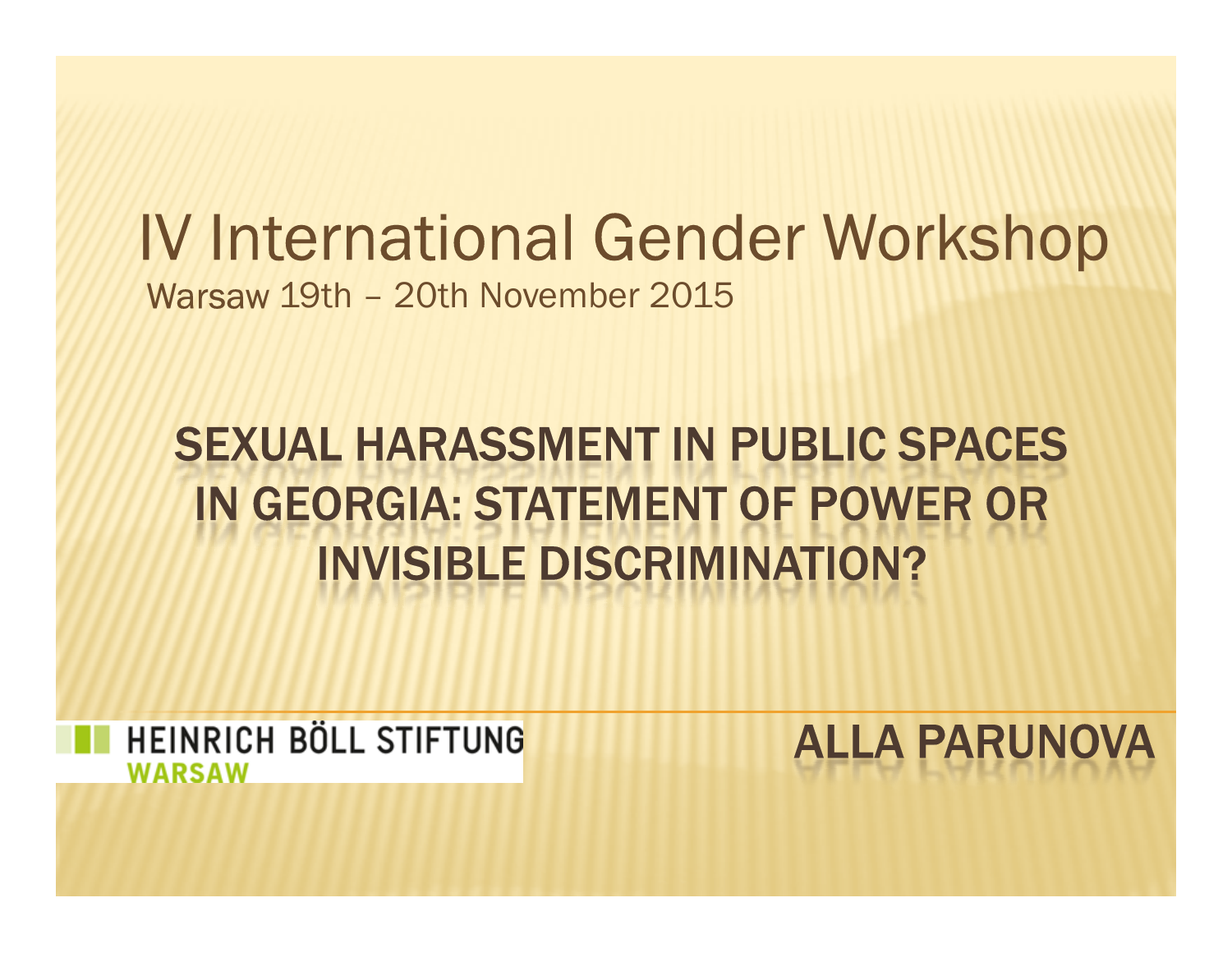### Introduction

- $\checkmark$  How invisible is street harassment to the society?
- $\checkmark$  Why people tend to neglect it?
- $\checkmark$  What is the main reason of sexual harassment in public space?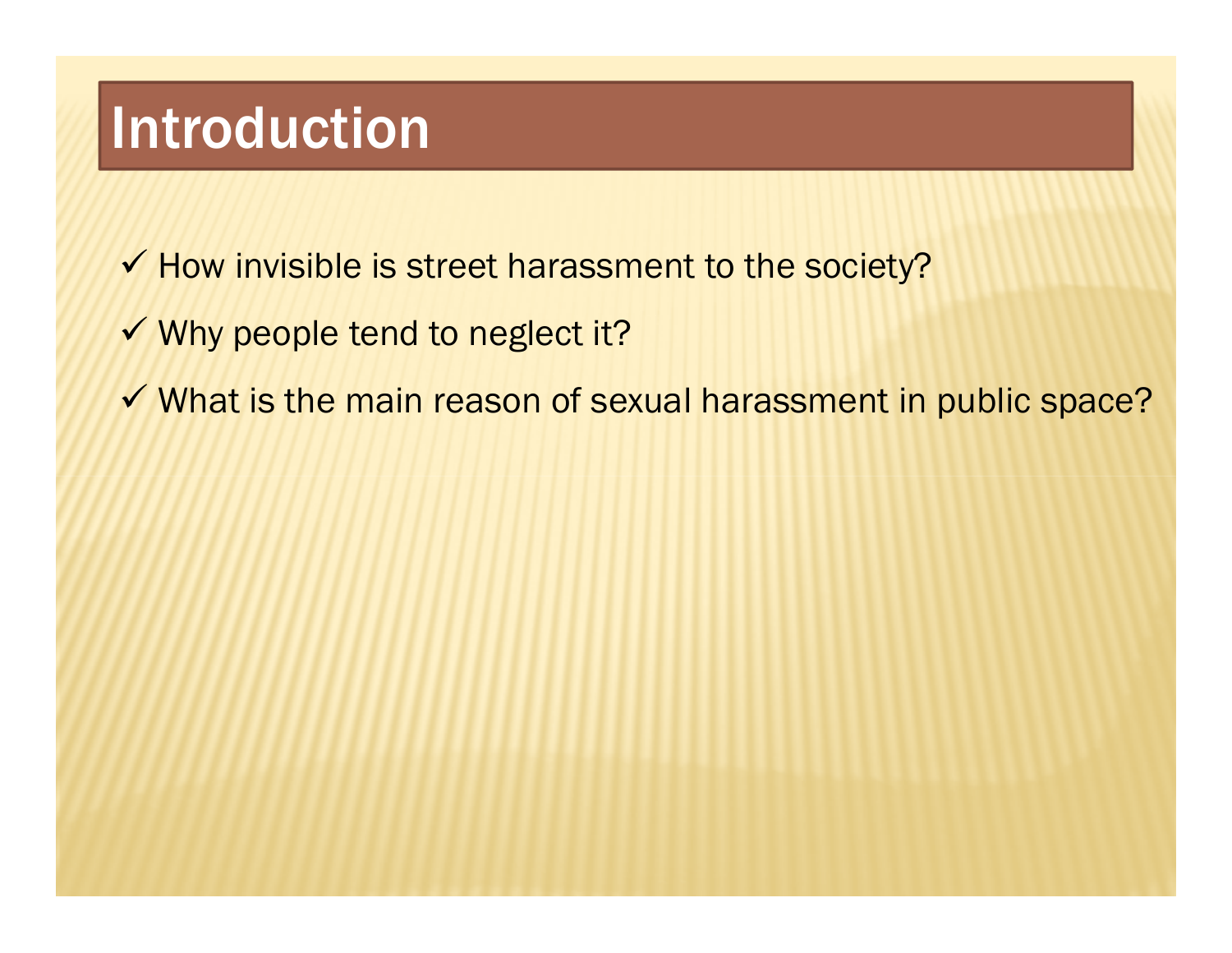# Definition

Street Harassment:

Unwanted verbal or nonverbal action.Actions of sexual nature. $\checkmark$  Harassers - men, target of harassment - women.

Street Harassment includes:

Sexual verbal comment,**√Ogling/staring, √Whistling** Unwanted touching Physical contact, etc.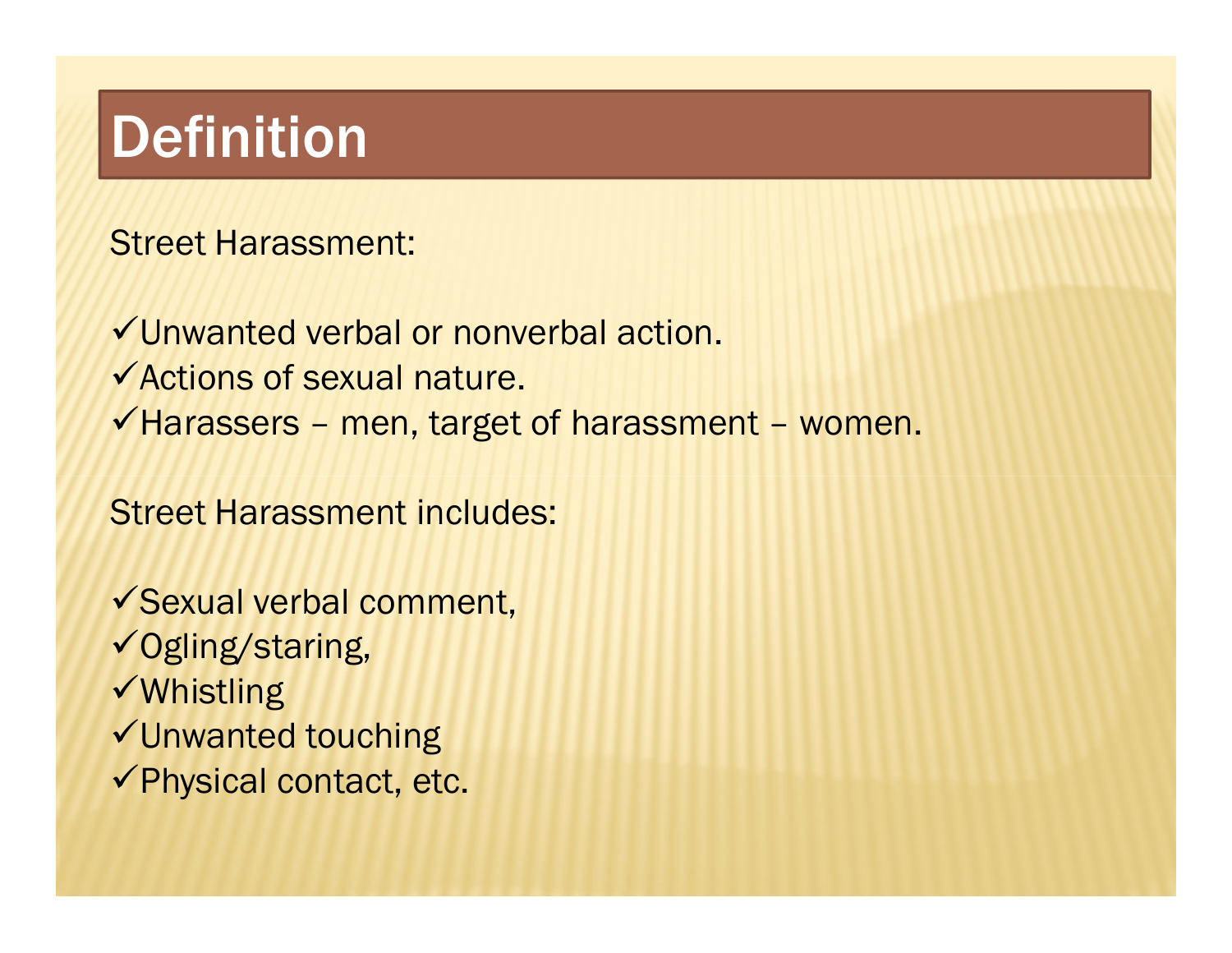## Invisibility Or Indifference?

62% of respondents had experience of street harassment.

38% of respondents denied having such an experience.

59% of respondents faced street harassment 2-5 times in their lifetime.

32% of respondents - more than 10 times (Amashukeli, 2015, 116).

Spaces:Streets - 44%<br>Stransport - 33 ≽Transport – 33%<br>≽Parks – 8% -Parks – 8%  $\blacktriangleright$ University – 2%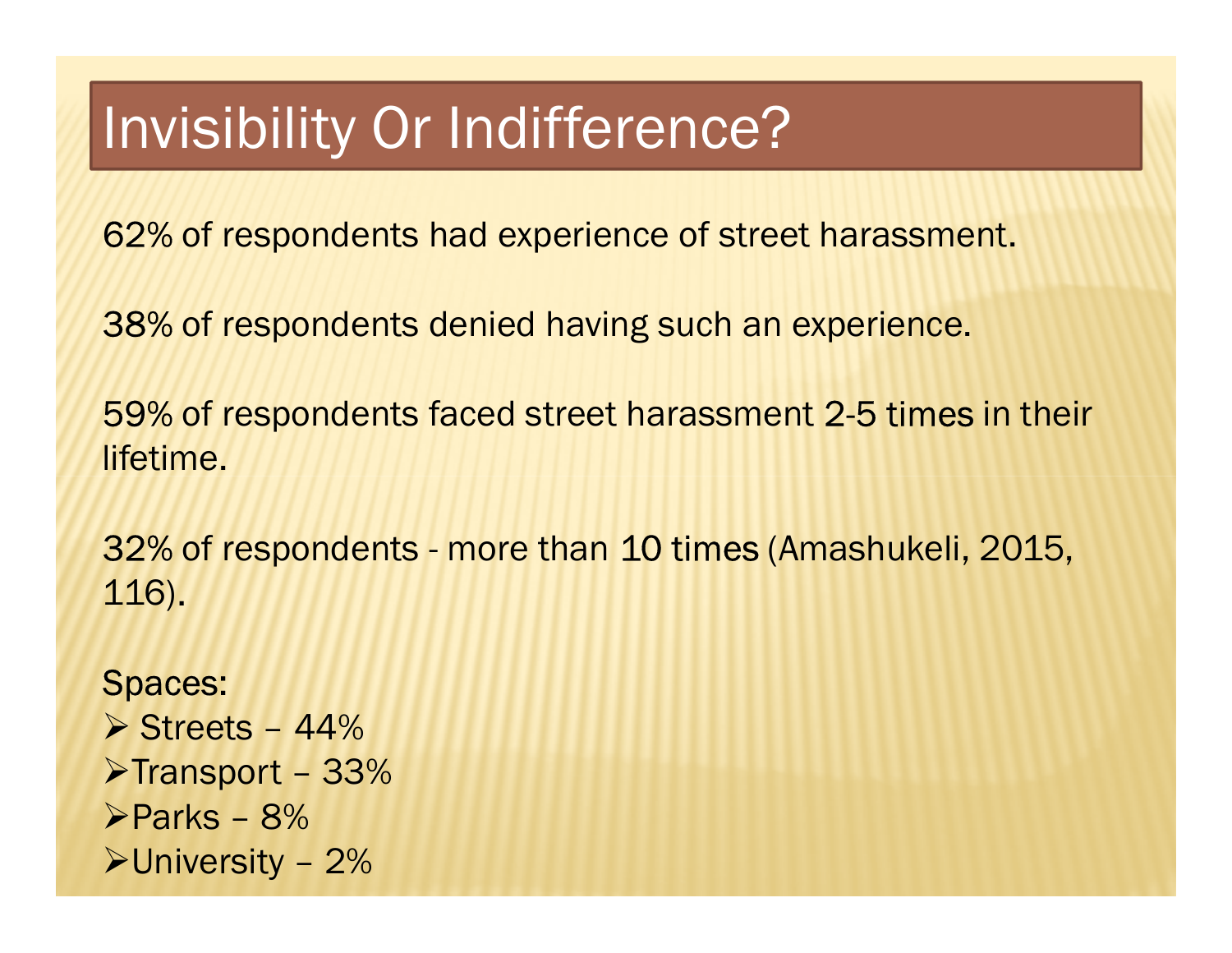#### Reason:

53% of respondents - feeling of perpetrators that their actions will not be punished.

46% of respondents - construction and strengthening of masculinity by perpetrators in the eyes of society.

47% respondents - "indifference of society" (Amashukeli, 2015, 108).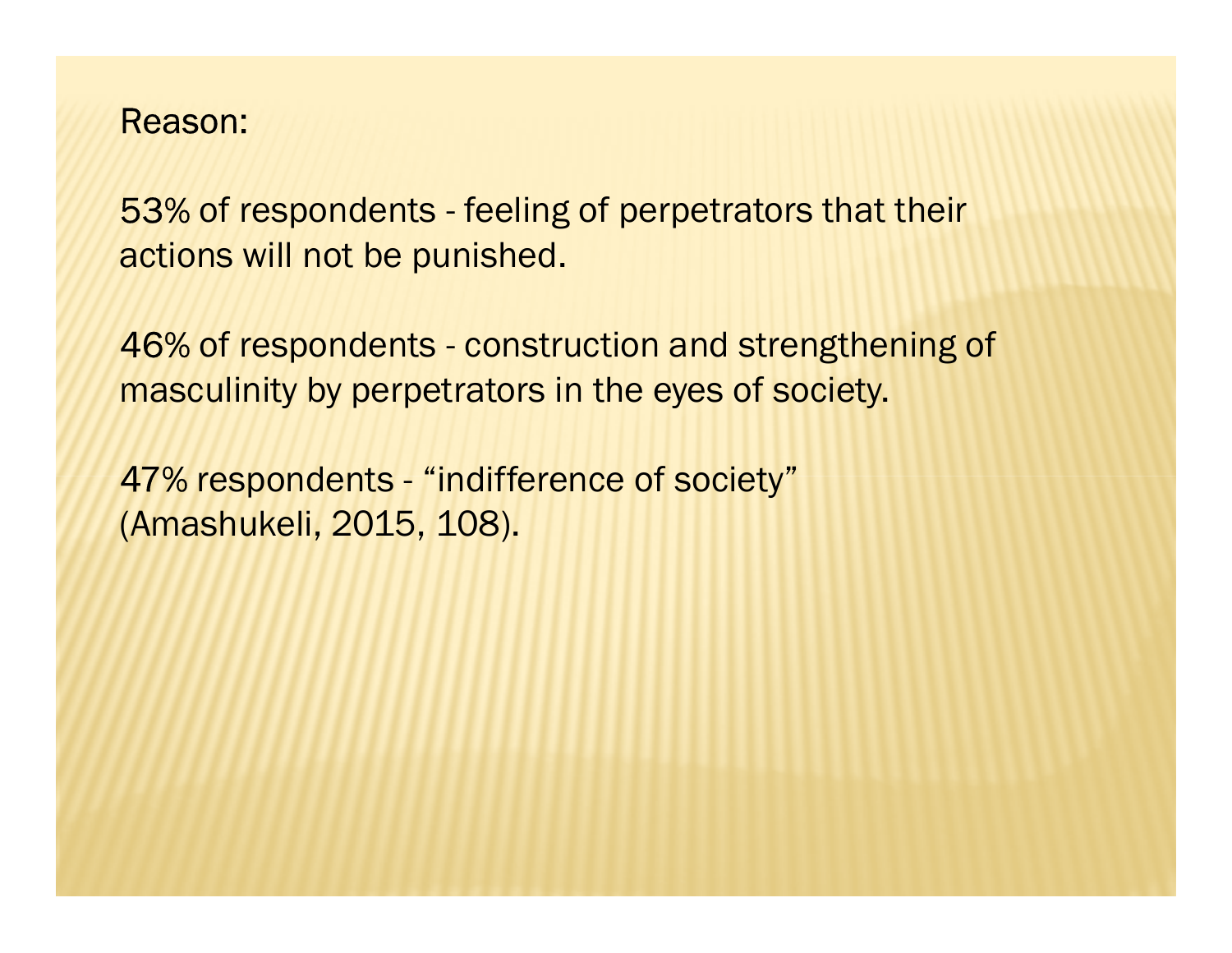#### Street Harassment as a Statement of Power

- Public exercise of power over women.
- Statement about the rights of men over women's bodies.
- Pushing women back to the private sphere.
- **▶ Control of sexuality.**
- Corrected behavior.